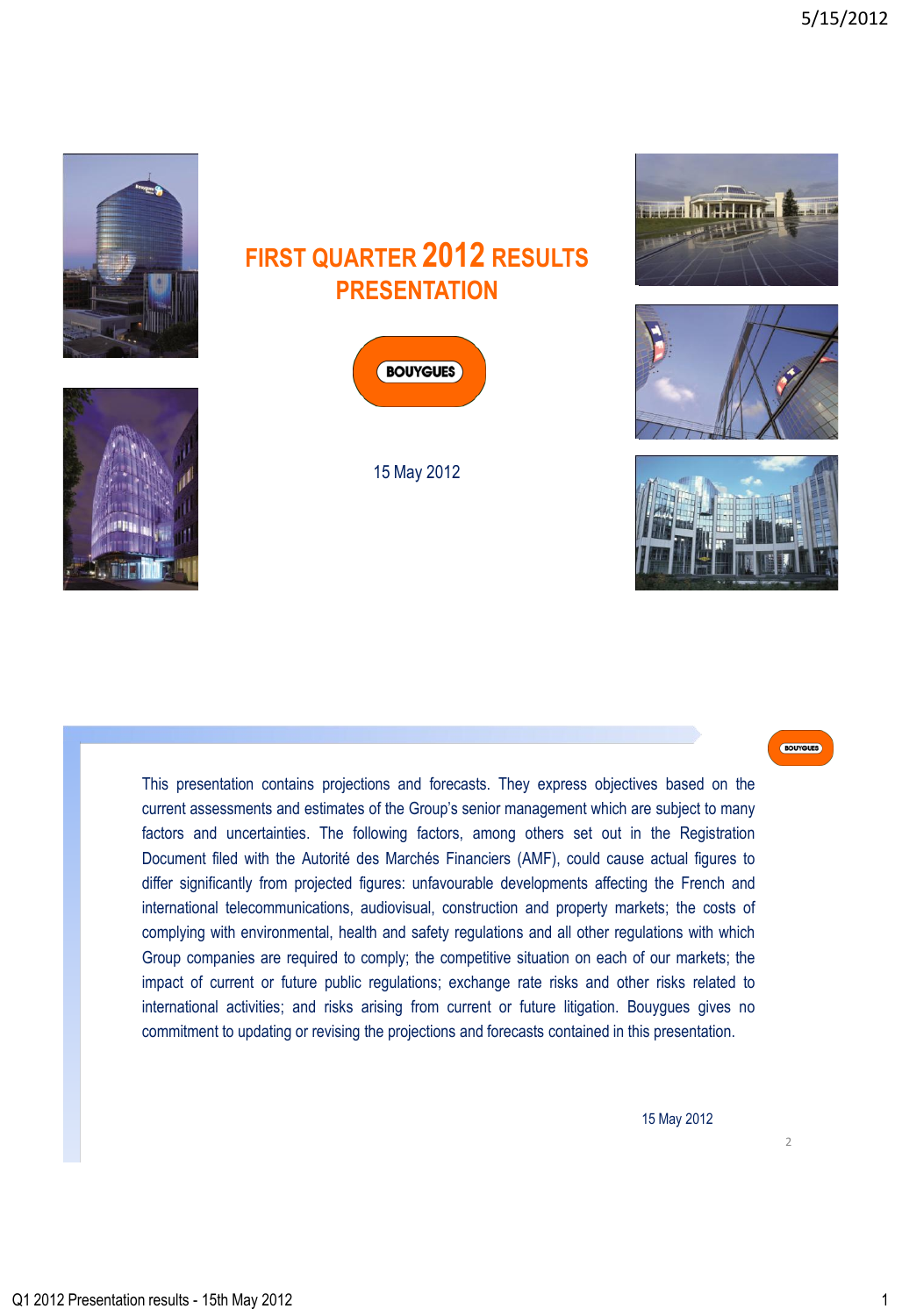3

BOUYGUES

4



**APPENDIX**

| $\cdot$ rniin e. |  |  |
|------------------|--|--|
|                  |  |  |

| $\epsilon$ million                       | Q1 2011 | Q1 2012 | Change              |
|------------------------------------------|---------|---------|---------------------|
| <b>Sales</b>                             | 6,686   | 6,985   | $+4\%$ <sup>1</sup> |
| o/w construction businesses <sup>2</sup> | 4,675   | 5,000   | $+7%$               |
| $o/w$ TF1                                | 614     | 629     | $+2%$               |
| o/w Bouygues Telecom                     | 1,404   | 1,366   | $-3%$               |

<sup>1</sup>Up 2% like-for-like and at constant exchange rates

<sup>2</sup>Bouygues Construction + Bouygues Immobilier + Colas (sales contributions)

■ Satisfactory sales performance for the construction businesses and TF1

- Bouygues Telecom sales reflect the **decrease in mobile termination rates** 
	- $6%$  growth in sales from network excluding the cut in mobile termination rates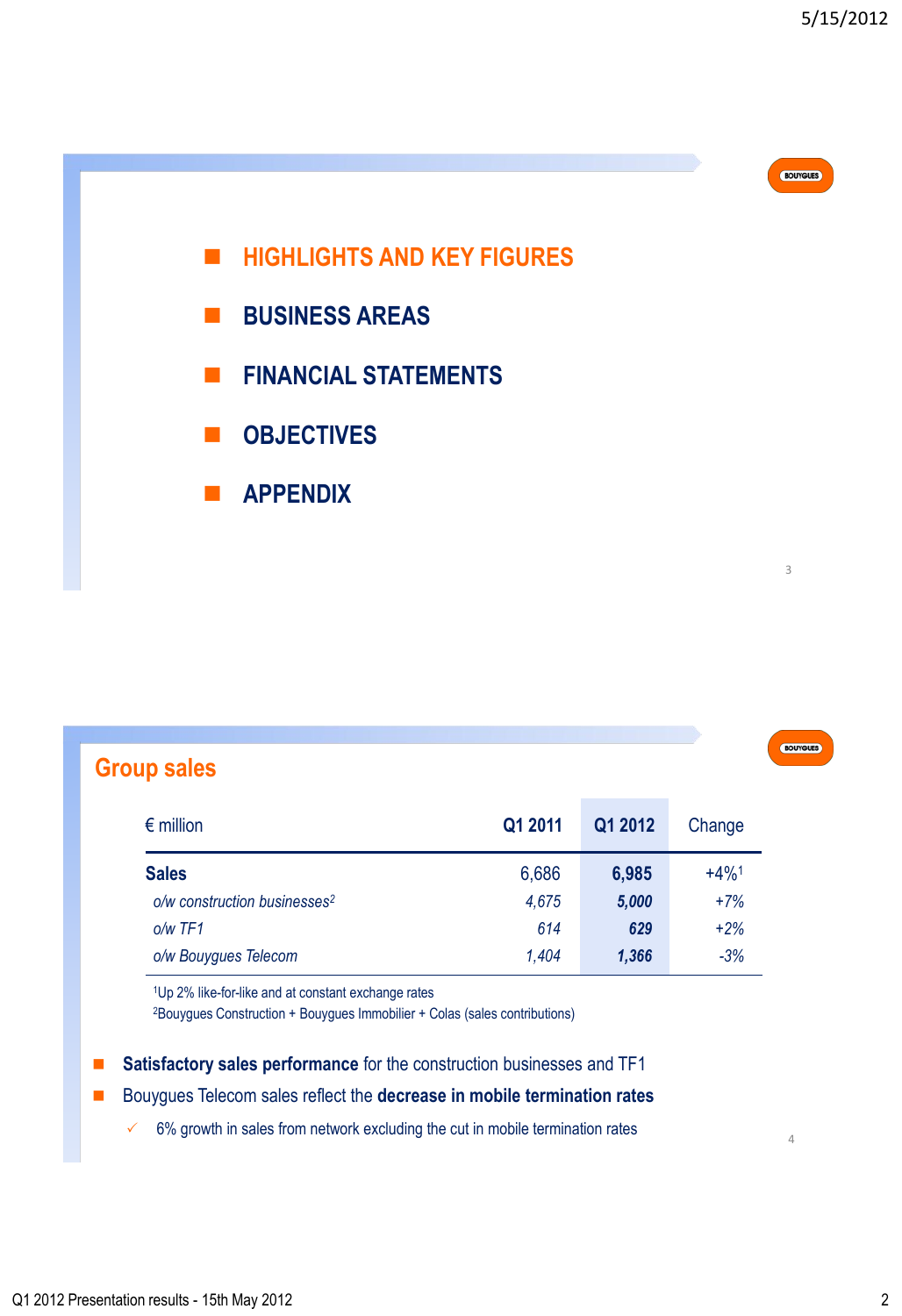| Group results (1/2)             |          |         |                 |
|---------------------------------|----------|---------|-----------------|
| $\epsilon$ million              | Q1 2011  | Q1 2012 | Change          |
| <b>Current operating profit</b> | 153      | 82      | $-£71m$         |
| o/w construction businesses     | (52)     | (72)    | $-\epsilon$ 20m |
| $o/w$ TF1                       | 62       | 56      | $-66m$          |
| o/w Bouygues Telecom            | 153      | 107     | $-646m$         |
| <b>Current operating margin</b> | 2.3%     | 1.2%    | $-1.1$ pts      |
| o/w construction businesses     | $-1.1\%$ | $-1.4%$ | $-0.3pts$       |
| $o/w$ TF1                       | 10.1%    | 8.9%    | $-1.2pts$       |
| o/w Bouygues Telecom            | 10.9%    | 7.8%    | $-3.1pts$       |

■ Like every year, Q1 operating results are **not indicative** of the **Construction businesses' yearly performance** 

As expected, Bouygues Telecom operating profit is decreasing

### **Group results (2/2)**

|                                                            | Q1 2011 | Q1 2012 | Change |
|------------------------------------------------------------|---------|---------|--------|
| Net profit attributable to the Group ( $\epsilon$ million) | 34      | 35      | $+3%$  |
| Earnings per share $(\epsilon)$                            | 0.10    | 0.11    | $+10%$ |

- Q1 2012 net profit is stable vs. Q1 2011, benefiting from an **increasing contribution from Alstom**
	- Alstom"s contribution stands at €58m in Q1 2012 vs. €23m in Q1 2011
- According to Bouygues' method of calculation (using Alstom's last published half-year results) and in light of current available information, **Q2 2012 contribution** is estimated at €57m (vs. €71m in Q2 2011)

6

5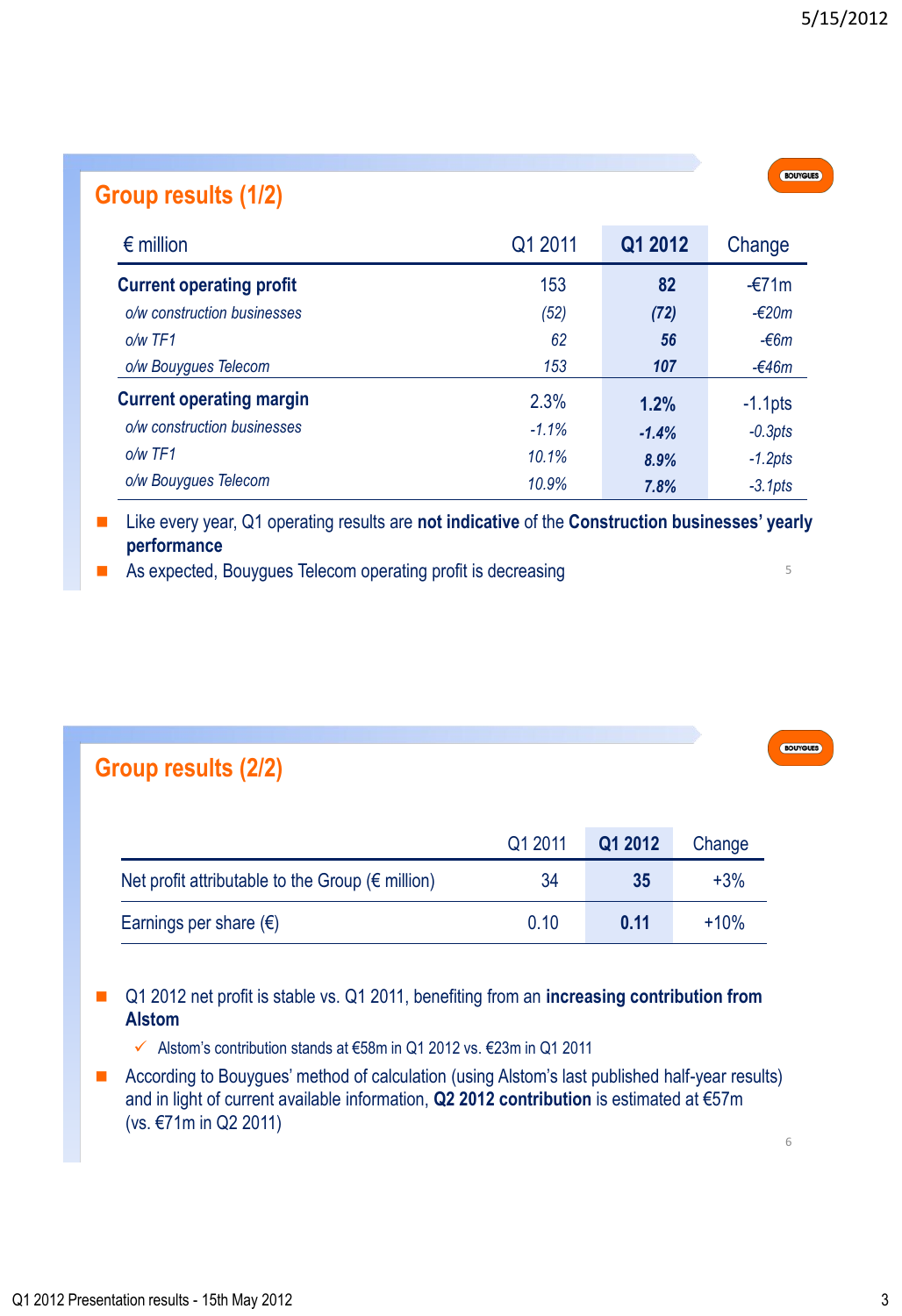

## **Group financial position (1/2)**

| $\epsilon$ million   | End-March<br>2011 | <b>End-March</b><br>2012 | Change     |
|----------------------|-------------------|--------------------------|------------|
| Shareholders' equity | 10,546            | 9,689                    | $-6857m$   |
| Net debt             | 3.293             | 5,324                    | $+€2,031m$ |
| Net gearing          | 31%               | 55%                      | $+24$ pts  |

#### **Tight control** of net debt

 A €130-million decrease in net debt versus end-March 2011 excluding 2 non-recurring events: €1.25 billion for the share repurchase tender offer and €911 million for the 4G frequencies<sup>1</sup>

**New** €800-million **bond** successfully issued in February 2012

 $1$  €228 million in Q4 2011 for the 2.6 GHz band and €683 million in Q1 2012 for the 800 MHz band 8 and 8 8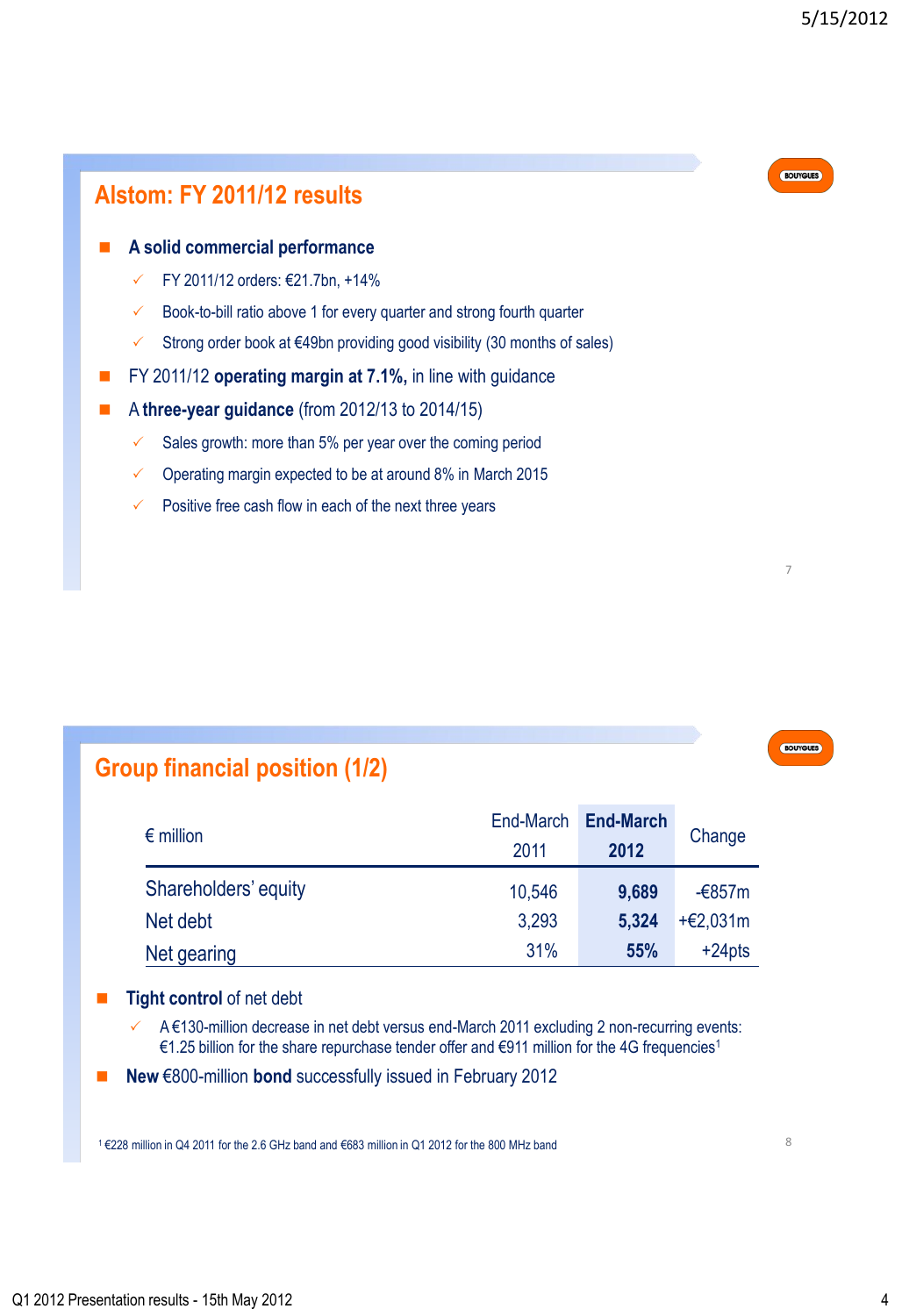# **Group financial position (2/2)**

| $\epsilon$ million          | Q1 2011 | Q1 2012   | Change  |
|-----------------------------|---------|-----------|---------|
| Cash flow                   | 458     | 407       | $-651m$ |
| - Cost of net debt          | (74)    | (79)      | $-65m$  |
| - Income tax expense        | (29)    | (5)       | $+624m$ |
| - Net capital expenditure   | (273)   | $(239)^2$ | $+634m$ |
| Free cash flow <sup>1</sup> | 82      | 842       | $+E2m$  |

<sup>1</sup>Before change in WCR

<sup>2</sup>Excluding the 4G frequencies (€683 million for the 800 MHz band)

9

BOUYGUES

- **HIGHLIGHTS AND KEY FIGURES**
- **BUSINESS AREAS**
- **FINANCIAL STATEMENTS**
- $\blacksquare$  **OBJECTIVES**
- **APPENDIX**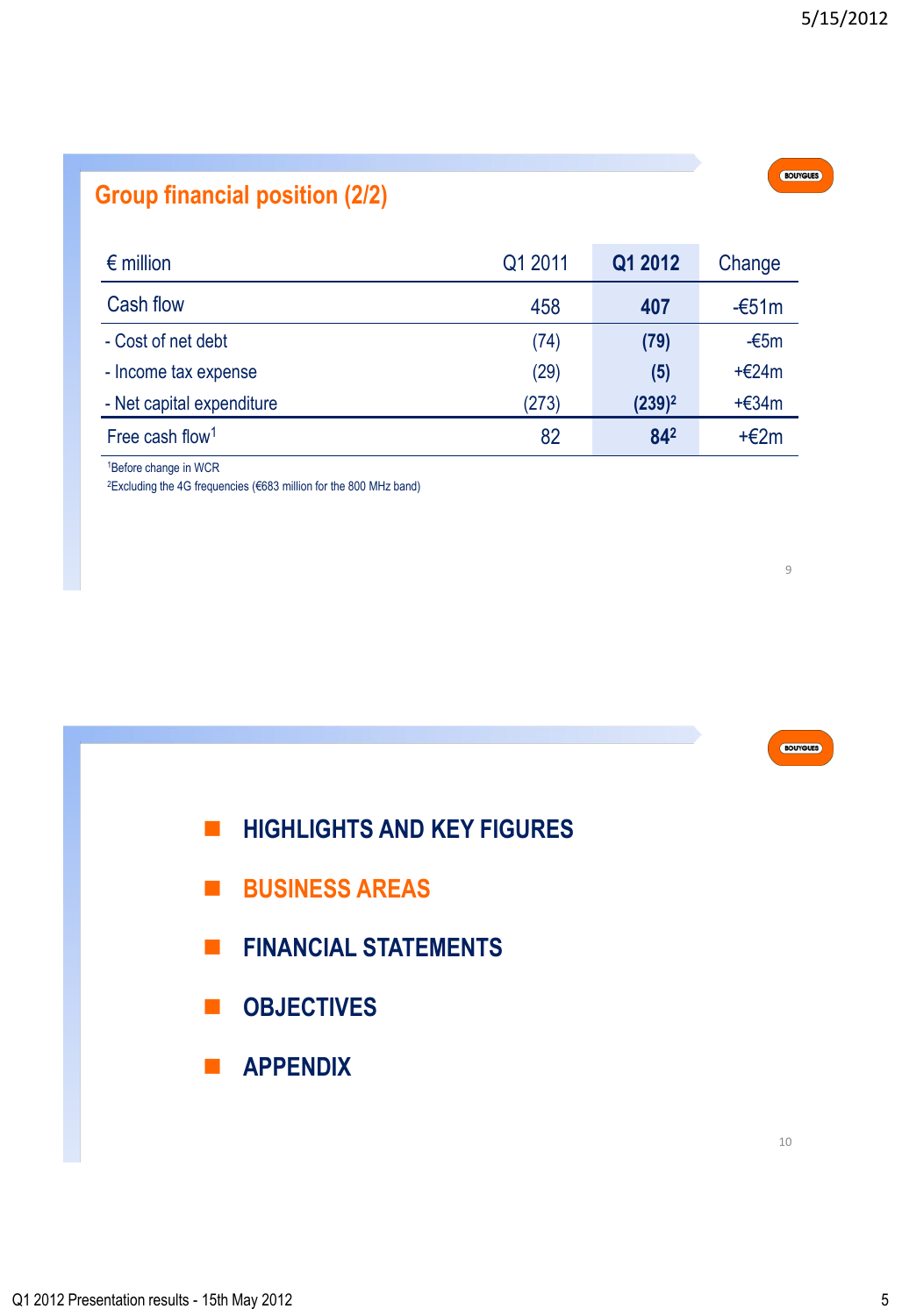

- The order book does not yet include the Nimes-Montpellier railway bypass
- International orders represent 47% of order book

## **BOUYGUES CONSTRUCTION: key figures**

| $\epsilon$ million                                                 | Q1 2011               | Q1 2012                 | Change                                  | 2012 target     |  |
|--------------------------------------------------------------------|-----------------------|-------------------------|-----------------------------------------|-----------------|--|
| <b>Sales</b><br>o/w France<br>o/w international                    | 2,169<br>1.274<br>895 | 2,380<br>1,296<br>1,084 | $+10\%$ <sup>1</sup><br>$+2%$<br>$+21%$ | 10,100<br>$+3%$ |  |
| <b>Current operating profit</b><br><b>Current operating margin</b> | 77<br>3.6%            | 79<br>3.3%              | $+E2m$<br>$-0.3pts$                     |                 |  |
| Net profit attributable to the<br><b>Group</b>                     | 46                    | 52                      | $+66m$                                  |                 |  |

<sup>1</sup>Up 3% like-for-like and at constant exchange rates *The River, Thailand*

- Sales are **in line with full year target** since Q1 is the last quarter benefiting from the Leadbitter acquisition impact
- **Solid operating performance**

11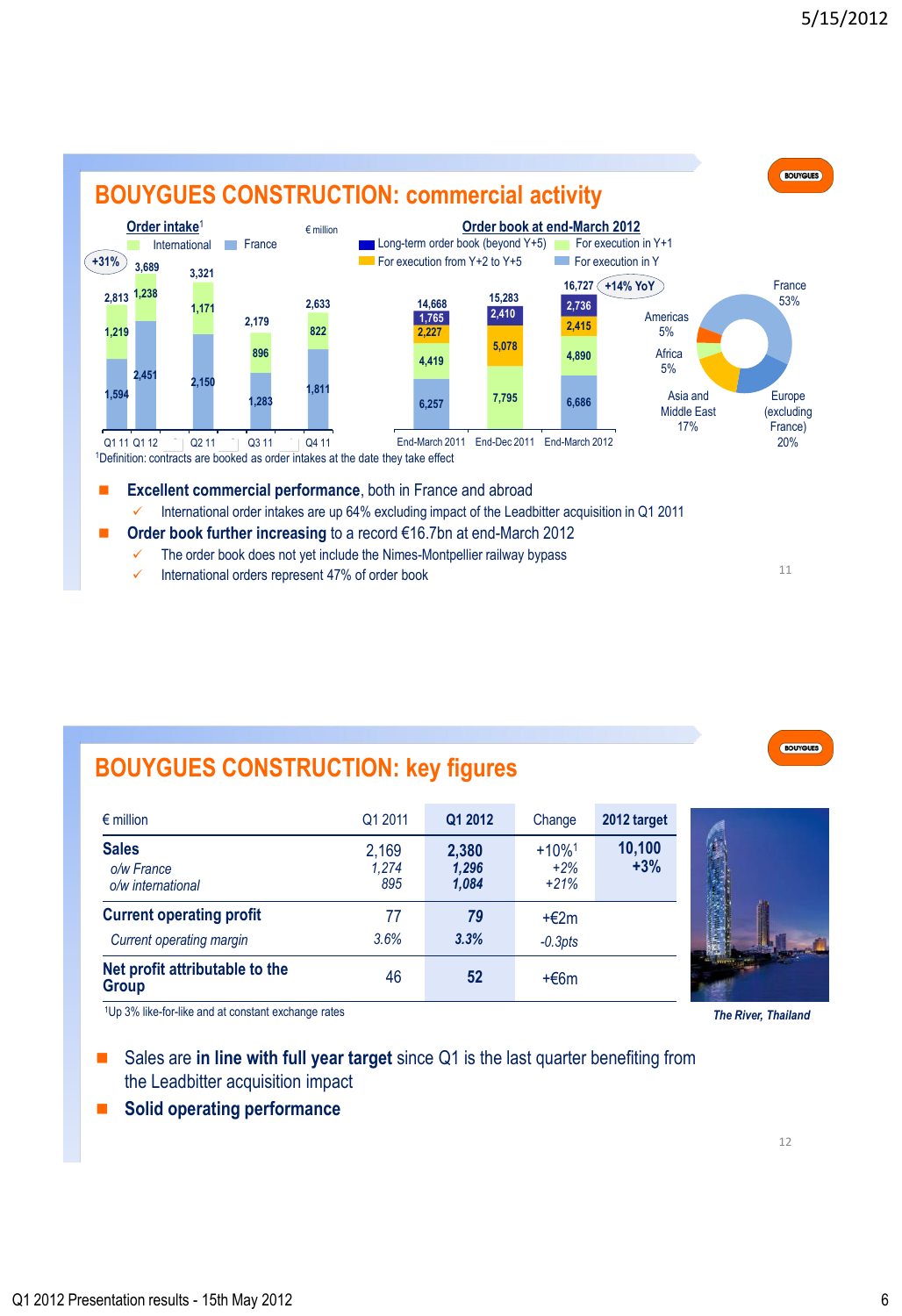

Commercial property reservations are firm orders which cannot be cancelled (notarised deeds of sale)

- The ability to win **turnkey commercial projects** largely **offsets** the expected decline in **residential property** reservations resulting from the market "**wait-and-see**" attitude
- **Strong order book** growing 32% vs. end-March 2011

# **BOUYGUES IMMOBILIER: key figures**

| $\epsilon$ million                                                 | Q1 2011          | Q1 2012          | Change                    | 2012 target  |
|--------------------------------------------------------------------|------------------|------------------|---------------------------|--------------|
| <b>Sales</b><br>o/w Residential<br>o/w Commercial                  | 443<br>400<br>43 | 472<br>434<br>38 | $+7%1$<br>$+9%$<br>$-12%$ | 2,450<br>- 2 |
| <b>Current operating profit</b><br><b>Current operating margin</b> | 36<br>8.1%       | 35<br>7.4%       | $-£1m$<br>$-0.7$ pts      |              |
| Net profit attributable to the<br><b>Group</b>                     | 22               | 22               |                           |              |

<sup>1</sup>Up 7% like-for-like and at constant exchange rates *Fort d'Issy,* 

- Sales growth continues in residential property while new commercial reservations do not yet contribute to revenue
- Q1 2012 current operating margin is impacted by higher variable compensation following the excellent 2011 performance



*Issy-les-Moulineaux*

14

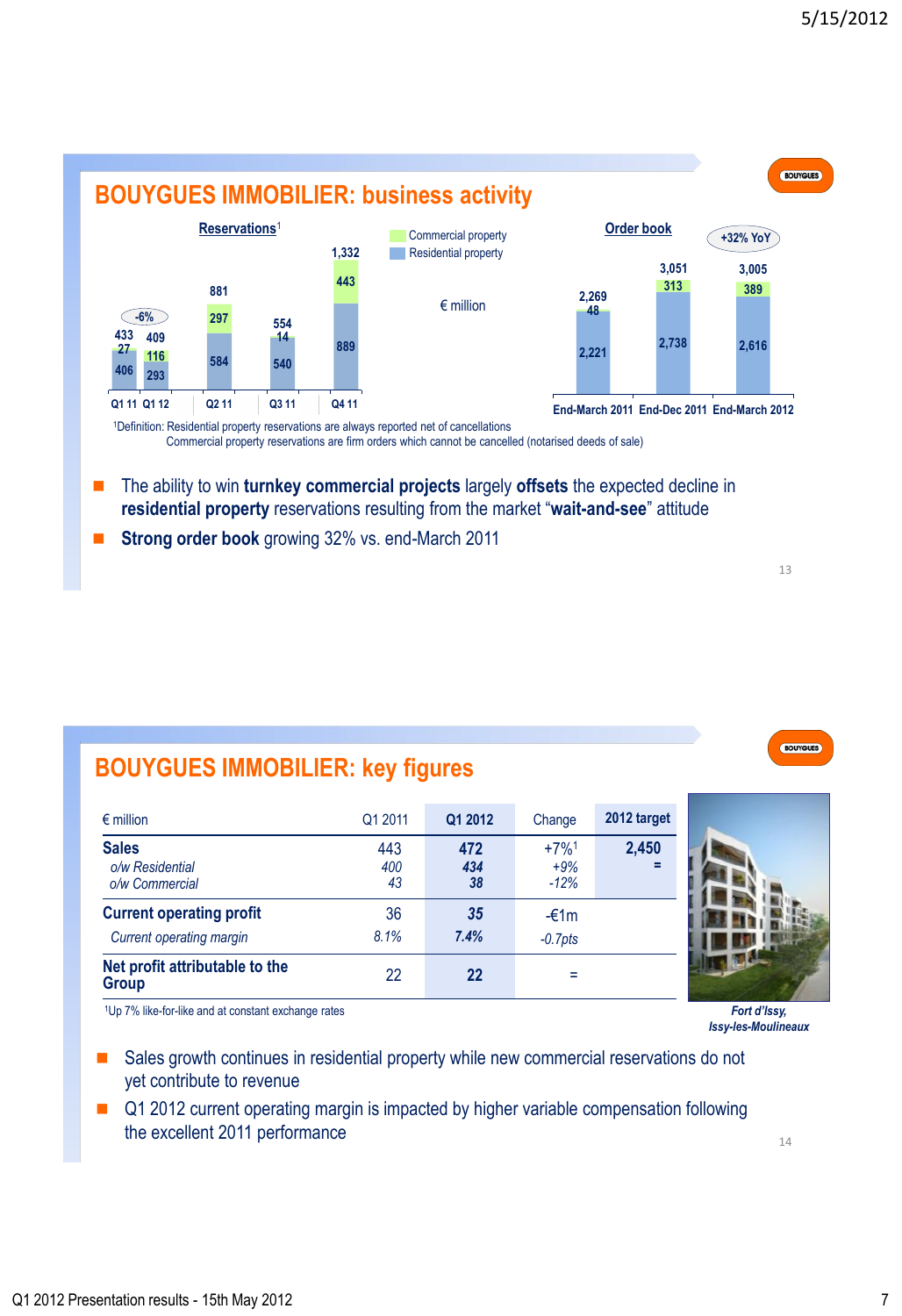



## **COLAS: key figures**

| $\epsilon$ million                              | Q1 2011               | Q1 2012               | Change                    | 2012 target     |
|-------------------------------------------------|-----------------------|-----------------------|---------------------------|-----------------|
| <b>Sales</b><br>o/w France<br>o/w international | 2,119<br>1.458<br>661 | 2,209<br>1,440<br>769 | $+4%1$<br>$-1%$<br>$+16%$ | 12,700<br>$+2%$ |
| <b>Current operating profit</b>                 | (165)                 | (186)                 | $-\epsilon$ 21m           |                 |
| Net profit attributable to the<br><b>Group</b>  | (117)                 | (127)                 | $-£10m$                   |                 |

<sup>1</sup>Up 3% like-for-like and at constant exchange rates

- **Satisfactory** sales performance for a first quarter
- Q1 2012 current operating income impacted by a particularly **rainy winter in Europe** and by heavier **front-end costs** due to early start-up in **North America**
- Like every year, the first quarter operating results are not indicative of full year performance

16

*The A75 motorway, Southern France*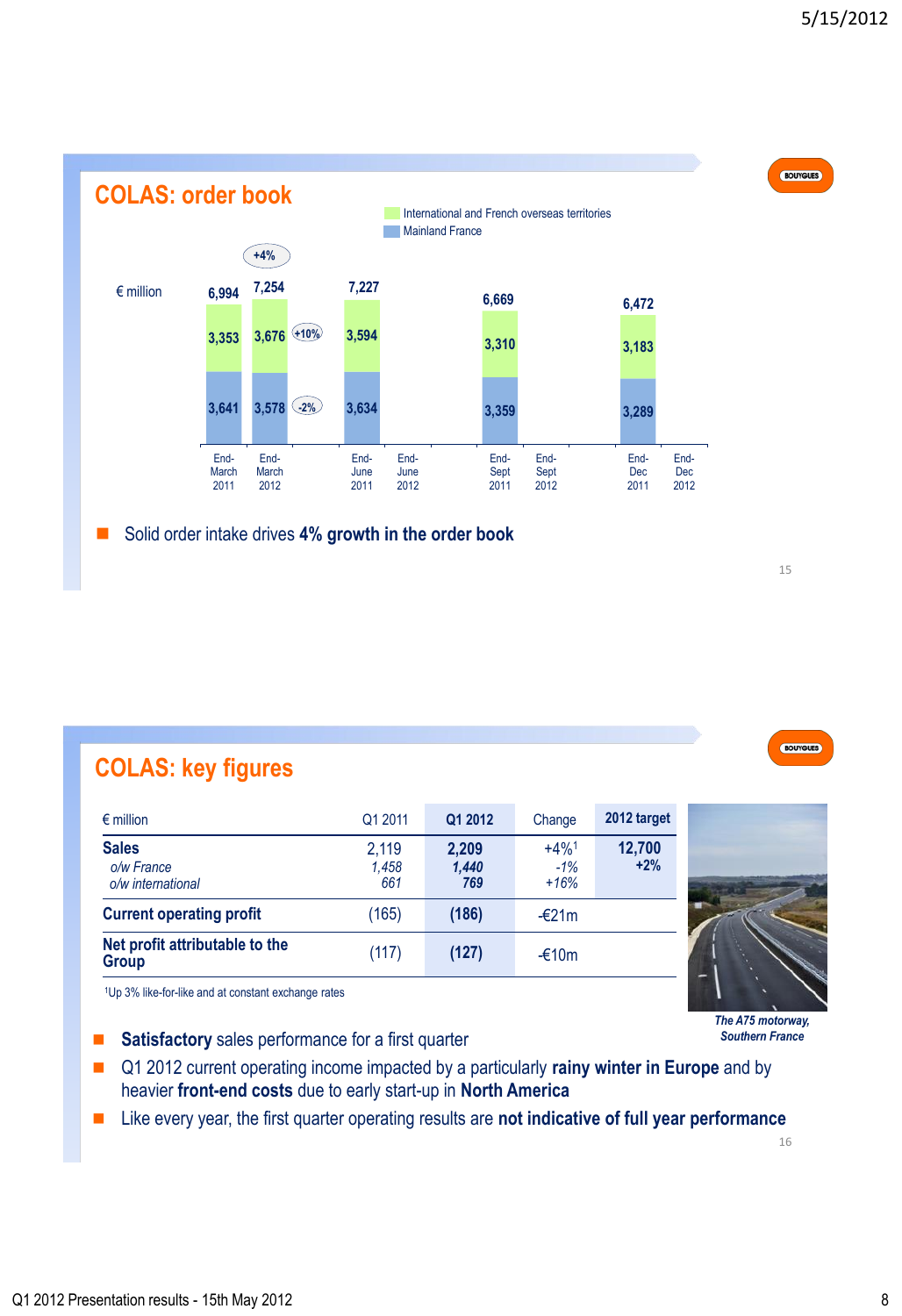# **TF1: key figures**

| $\epsilon$ million                             | Q1 2011    | Q1 2012    | Change             | 2012 target |
|------------------------------------------------|------------|------------|--------------------|-------------|
| <b>Sales</b><br>o/w Group advertising          | 614<br>419 | 629<br>419 | $+2%1$<br>$\equiv$ | 2,620       |
| <b>Current operating profit</b>                | 62         | 56         | $-66m$             |             |
| Current operating margin                       | 10.1%      | 8.9%       | $-1.2pts$          |             |
| Net profit attributable to the<br><b>Group</b> | 46         | 35         | $-£11m$            |             |

<sup>1</sup>Up 1% like-for-like and at constant exchange rates *MasterChef, the TV show*

- Sales growth is driven by good performance in **diversification** activities (+11% vs. Q1 2011)
- In conjunction with TF1 **choice of programs**, programming costs are higher than in Q1 2011, thus impacting current operating profit

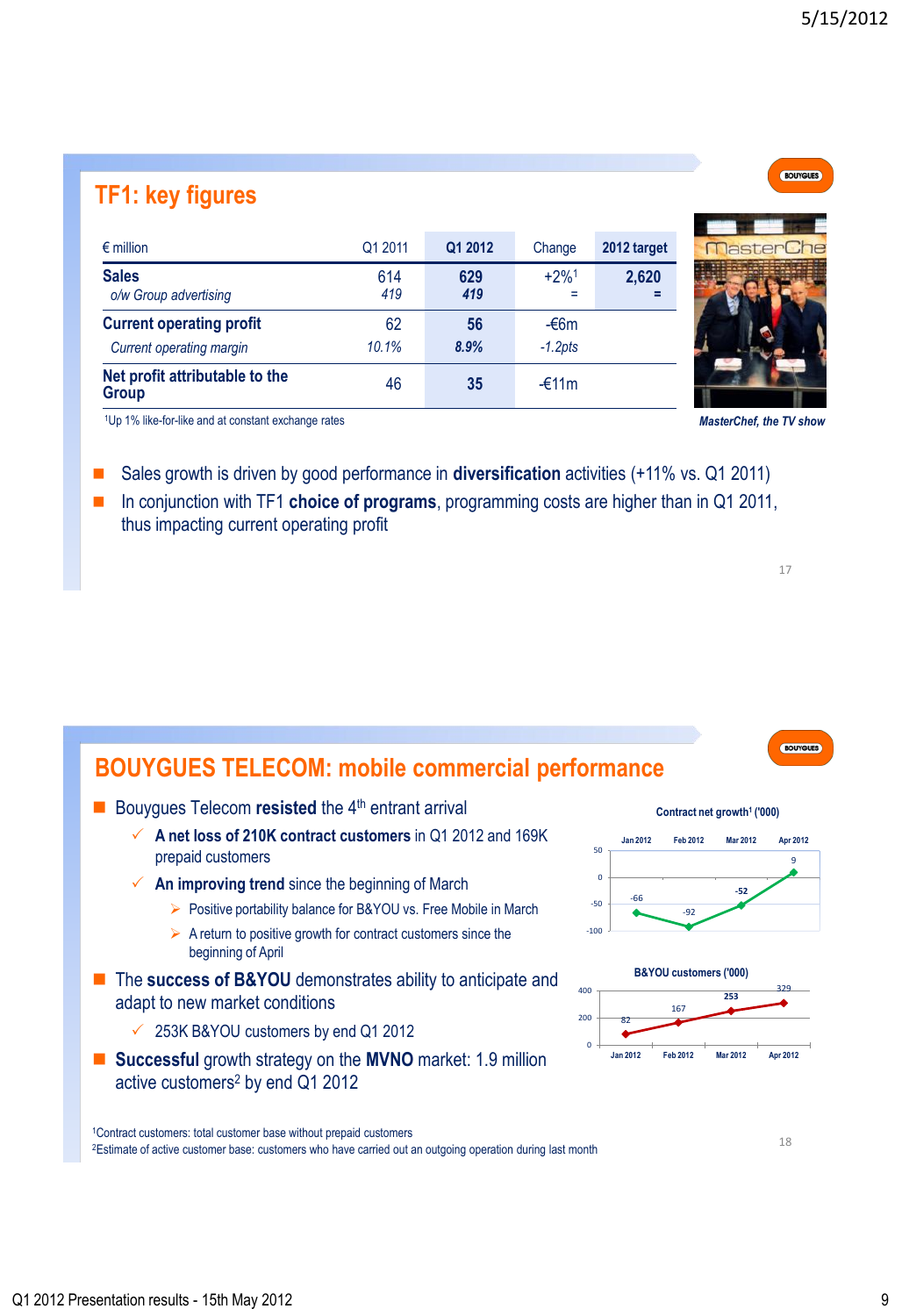

<sup>2</sup>Sales from network excluding ideo discount

BOUYGUES

### **BOUYGUES TELECOM: agreement with Darty**

- Agreement<sup>1</sup> with Darty to **reinforce** Bouygues Telecom's **competitive positioning** in the fixed market and **accelerate growth**
- Darty will **sell** Bouygues Telecom's offers in its 226 stores and **provide** all the **customer services**
	- Offer the **best digital experience** to customers thanks to Bouygues Telecom"s innovative products and services while leveraging the recognized **excellence** of Darty"s **customer service**
	- $\checkmark$  Create a powerful momentum for the new Bbox Sensation (to be launched in coming weeks)
- Bouygues Telecom **acquires Darty Telecom** 
	- $\checkmark$  Installed base of 300,000 fixed customers and 40,000 Mobile customers

<sup>1</sup>Agreement subject to Competition Authority approval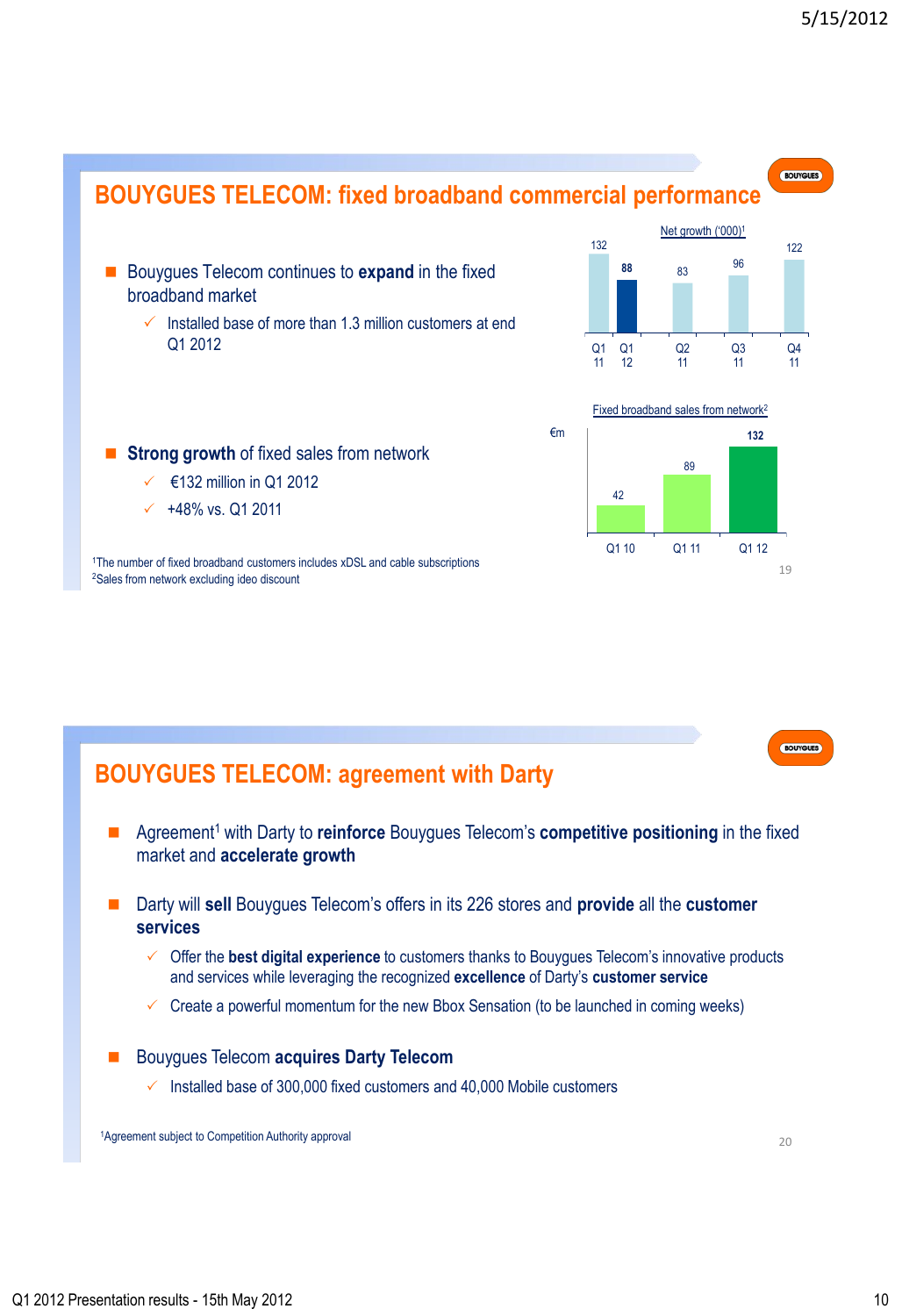# **BOUYGUES TELECOM: key figures**

| Sales from network                   | 1.264 | 1.220 | $-3%$     |
|--------------------------------------|-------|-------|-----------|
| <b>EBITDA</b>                        | 321   | 296   | $-$ €25m  |
| <b>EBITDA/sales from network</b>     | 25.4% | 24.3% | $-1.1pts$ |
| <b>Current operating profit</b>      | 153   | 107   | -€46m     |
| Net profit attributable to the Group | 99    | 65    | -€34m     |

€ million Q1 2011 **Q1 2012** Change **2012 target**

1,404

**1,366**

-3%<sup>1</sup>

**5,140** *-10%*

<sup>1</sup> Down 3% like-for-like and at constant exchange rates

**Sales**

#### **Solid** Q1 2012 sales and EBITDA

- $\checkmark$  Expected ARPU decrease will be progressively felt during the year
- Current operating profit impacted by increase in **provision and depreciation** expenses
- **2012 guidance confirmed** 
	- 10% decrease in sales with a negative impact on EBITDA of about €250m

### **BOUYGUES TELECOM: transformation plan status**

- New **internal organization** in line with mobile market segmentation
- **Monetization of assets** 
	- $\checkmark$  Sell and lease back of tower business

### **Savings' plan first steps**

- $\checkmark$  Marketing costs down 11% in Q1 2012 vs. Q1 2011
- Ongoing **in-depth review of distribution channels strategy**
- Contracts with **external customer relation centers** under review
- **Savings plan target** confirmed: **€300 million** (from 2013 onwards)



*A "B&YOU" advert*



21

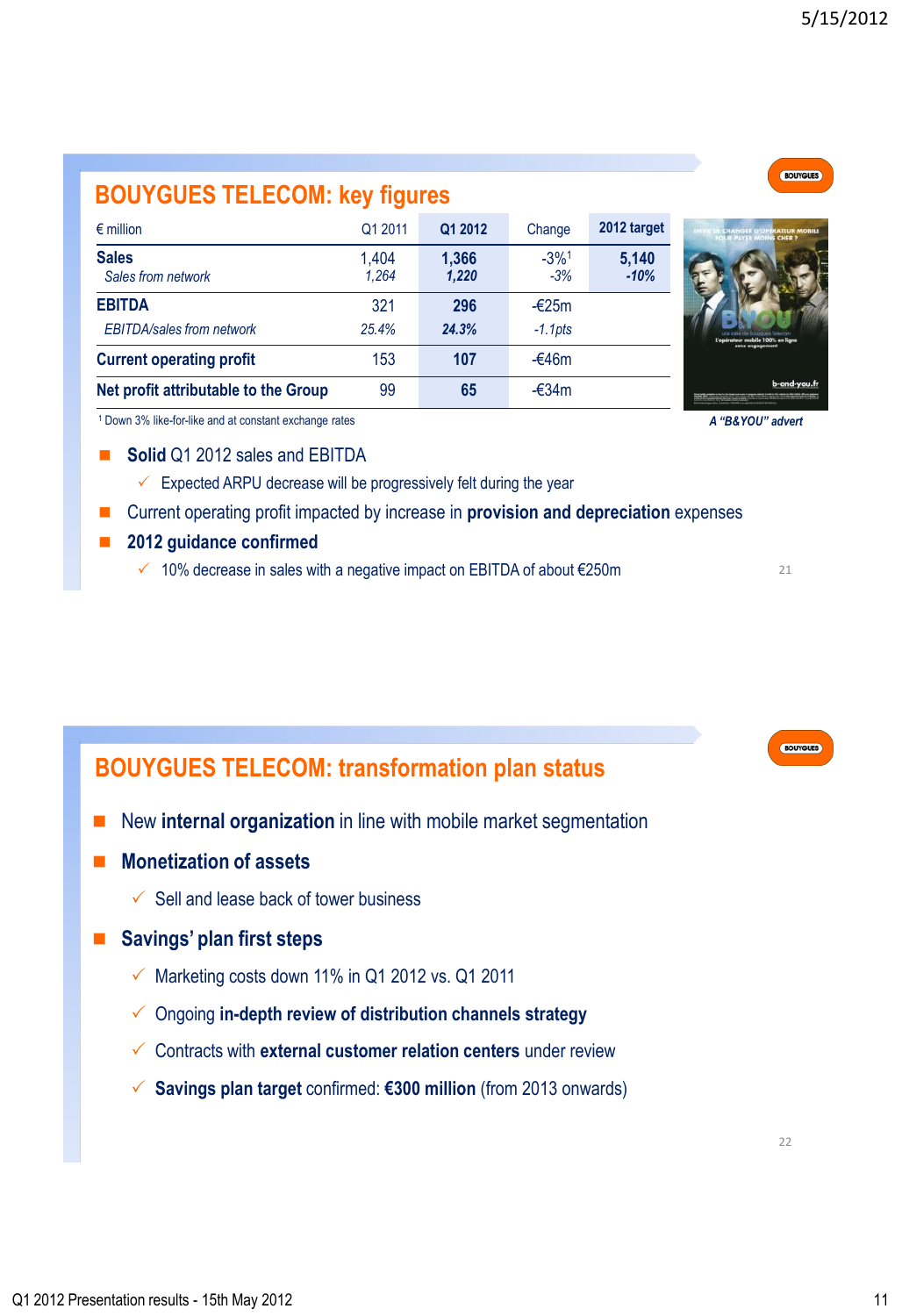

# **Condensed consolidated income statement (1/2)**

| $\epsilon$ million                  | Q1 2011 | Q1 2012 | Change |
|-------------------------------------|---------|---------|--------|
| <b>Sales</b>                        | 6,686   | 6,985   | $+4%$  |
| Current operating profit            | 153     | 82      | $-46%$ |
| Other operating income and expenses | 0       | 0       | nm     |
| <b>Operating profit</b>             | 153     | 82      | $-46%$ |
| Cost of net debt                    | (74)    | (79)    | $+7%$  |
| o/w financial income                | 17      | 13      | $-24%$ |
| o/w financial expenses              | (91)    | (92)    | $+1%$  |
| Other financial income and expenses | (5)     | (1)     | nm     |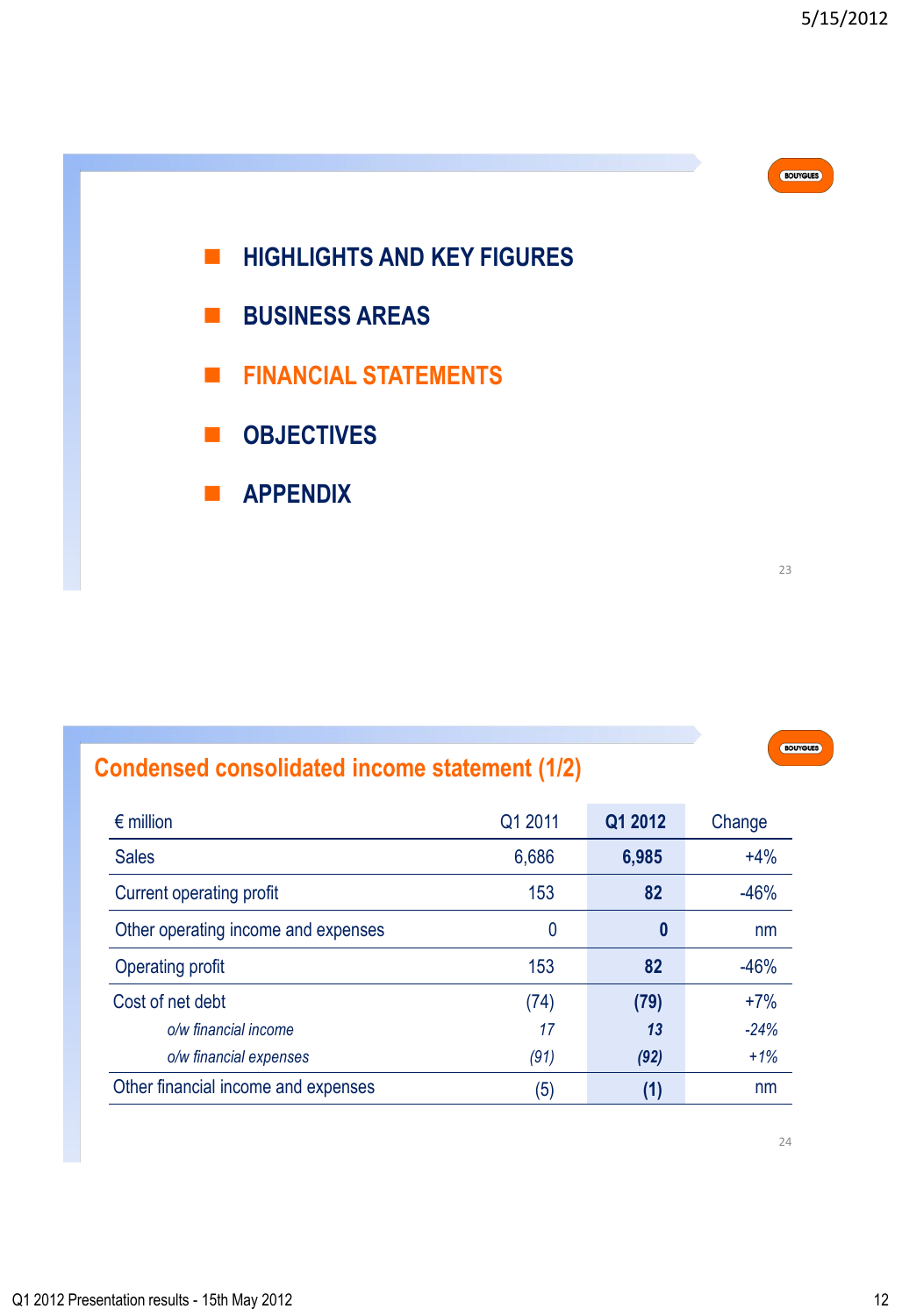# **Condensed consolidated income statement (2/2)**

| $\epsilon$ million                          | Q1 2011 | Q1 2012 | Change |
|---------------------------------------------|---------|---------|--------|
| Income tax expense                          | (29)    | (5)     | $-83%$ |
| Share of profits and losses from associates | 24      | 62      | x3     |
| Net profit                                  | 69      | 59      | $-14%$ |
| <b>Minority interests</b>                   | (35)    | (24)    | $-31%$ |
| Net profit attributable to the Group        | 34      | 35      | $+3%$  |

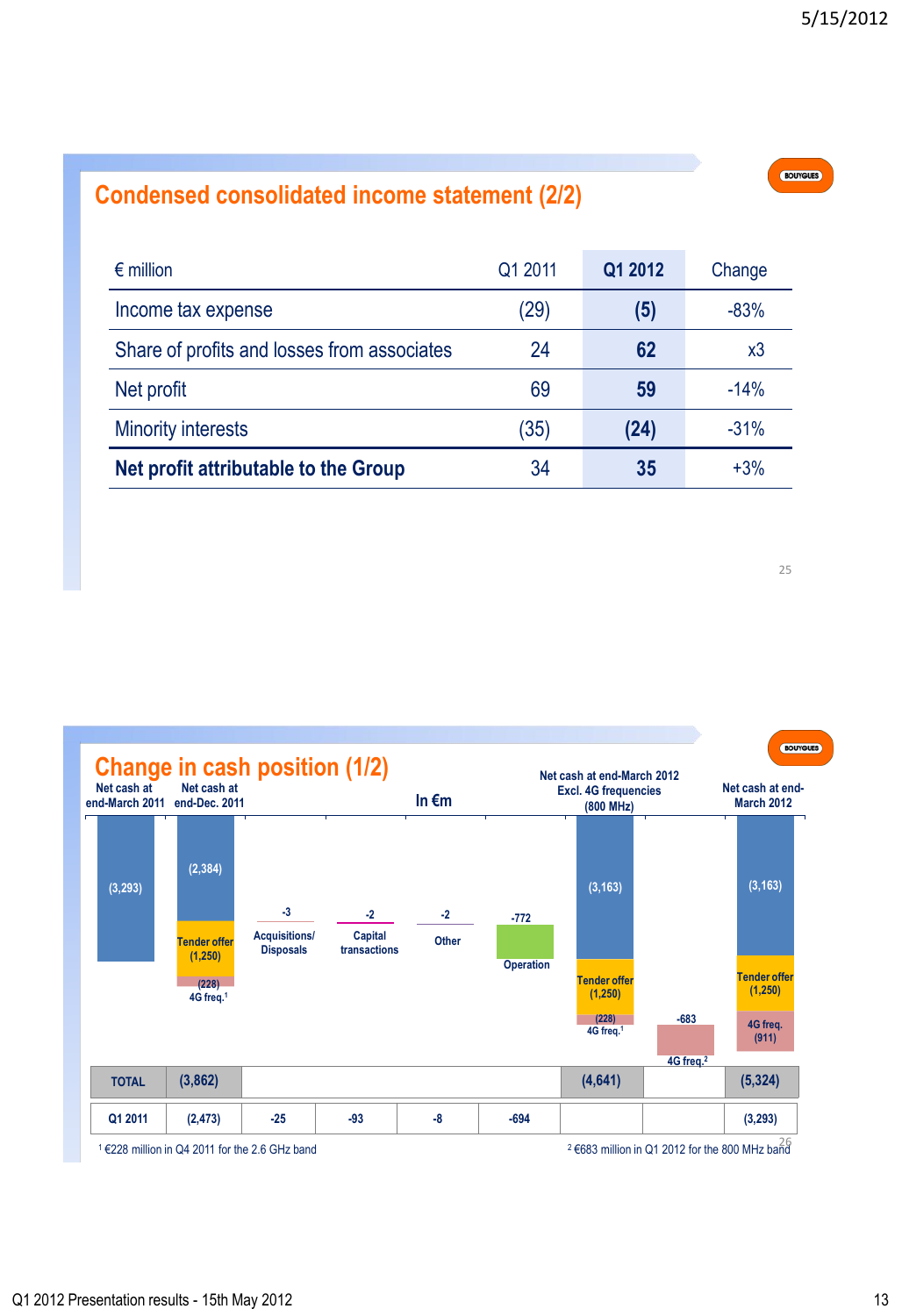

1Net cash flow = cash flow - cost of net debt - income tax expense <sup>2</sup>Excluding acquisition of 4G frequencies in the 800 MHz band (€683m)  $27$ <sup>3</sup>Operating WCR: WCR relating to operating activity and to net liabilities related to property, plant & equipment and intangible assets

BOUYGUES

### **Contribution of business areas to Group net capital expenditure**

| Q1 2011        | Q1 2012        | Change         |
|----------------|----------------|----------------|
| 44             | 35             | -€9m           |
| $\overline{2}$ | $\overline{2}$ |                |
| 71             | 53             | $-£18m$        |
| 8              | 5              | $-\epsilon$ 3m |
| 148            | 145            | $-\epsilon$ 3m |
| 0              | (1)            | $-£1m$         |
| 273            | 239            | $-634m$        |
|                | 683            | +€683m         |
| 273            | 922            | +€649m         |
|                |                |                |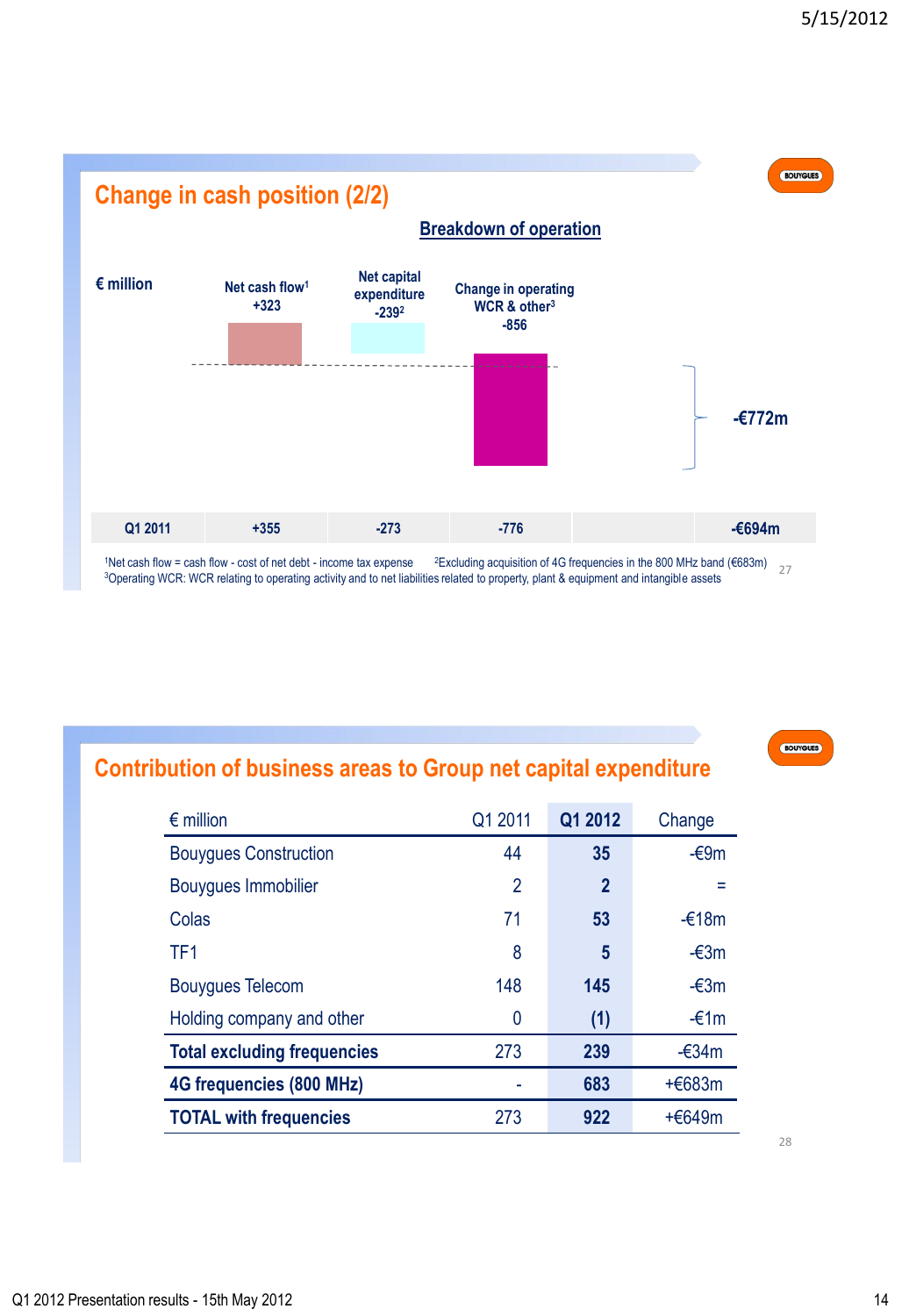

- **BUSINESS AREAS**
- **FINANCIAL STATEMENTS**
- **OBJECTIVES**
- **APPENDIX**

# BOUYGUES

# **2012 sales target**

|                              |        |          | 2012 target |                     |
|------------------------------|--------|----------|-------------|---------------------|
| $\epsilon$ million           | 2011   | In March | In May      | Change<br>2012/2011 |
| <b>Bouygues Construction</b> | 9,802  | 10,000   | 10,100      | $+3%$               |
| Bouygues Immobilier          | 2,465  | 2,450    | 2,450       | Ξ                   |
| Colas                        | 12,412 | 12,500   | 12,700      | $+2\%$              |
| TF <sub>1</sub>              | 2,620  | 2,620    | 2,620       | Ξ                   |
| <b>Bouygues Telecom</b>      | 5,741  | 5,140    | 5,140       | $-10%$              |
| Holding company and other    | 120    | 120      | 120         | nm                  |
| Intra-Group elimination      | (454)  | (480)    | (480)       | nm                  |
| <b>TOTAL</b>                 | 32,706 | 32,350   | 32,650      | Ξ                   |
| o/w France                   | 22.601 | 22.050   | 21,950      | $-3%$               |
| o/w international            | 10,105 | 10,300   | 10,700      | $+6%$               |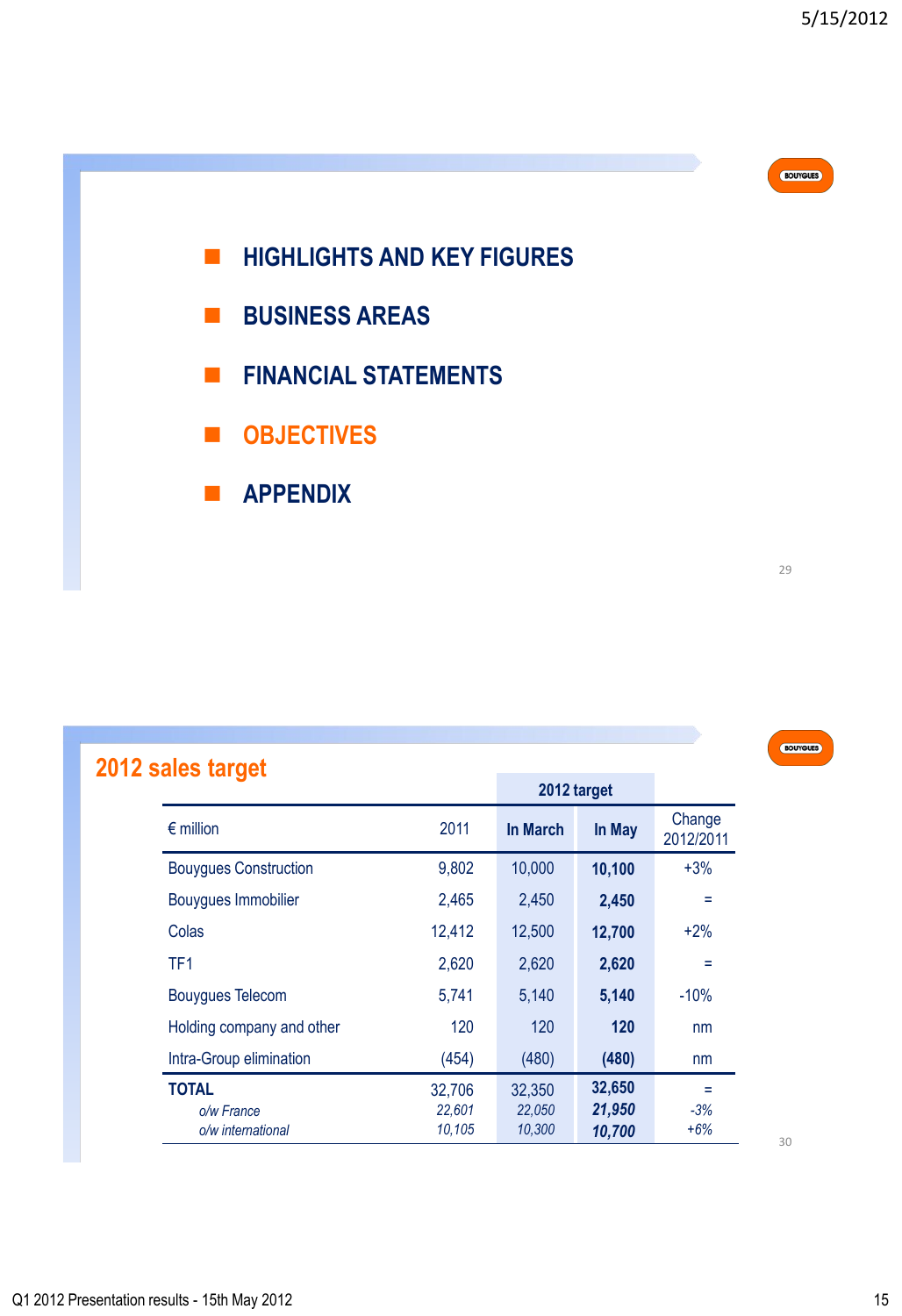| Calendar <sup>1</sup> |                                      | <b>BOUYGUES</b> |
|-----------------------|--------------------------------------|-----------------|
| 28 August 2012        | First-half 2012 sales and earnings   | 5.45pm          |
| 29 August 2012        | First-half 2012 results presentation | 11.00am         |
| 14 November 2012      | Nine-month 2012 sales and earnings   | 5.45pm          |
|                       |                                      |                 |

<sup>1</sup>All times are Central European Times

31

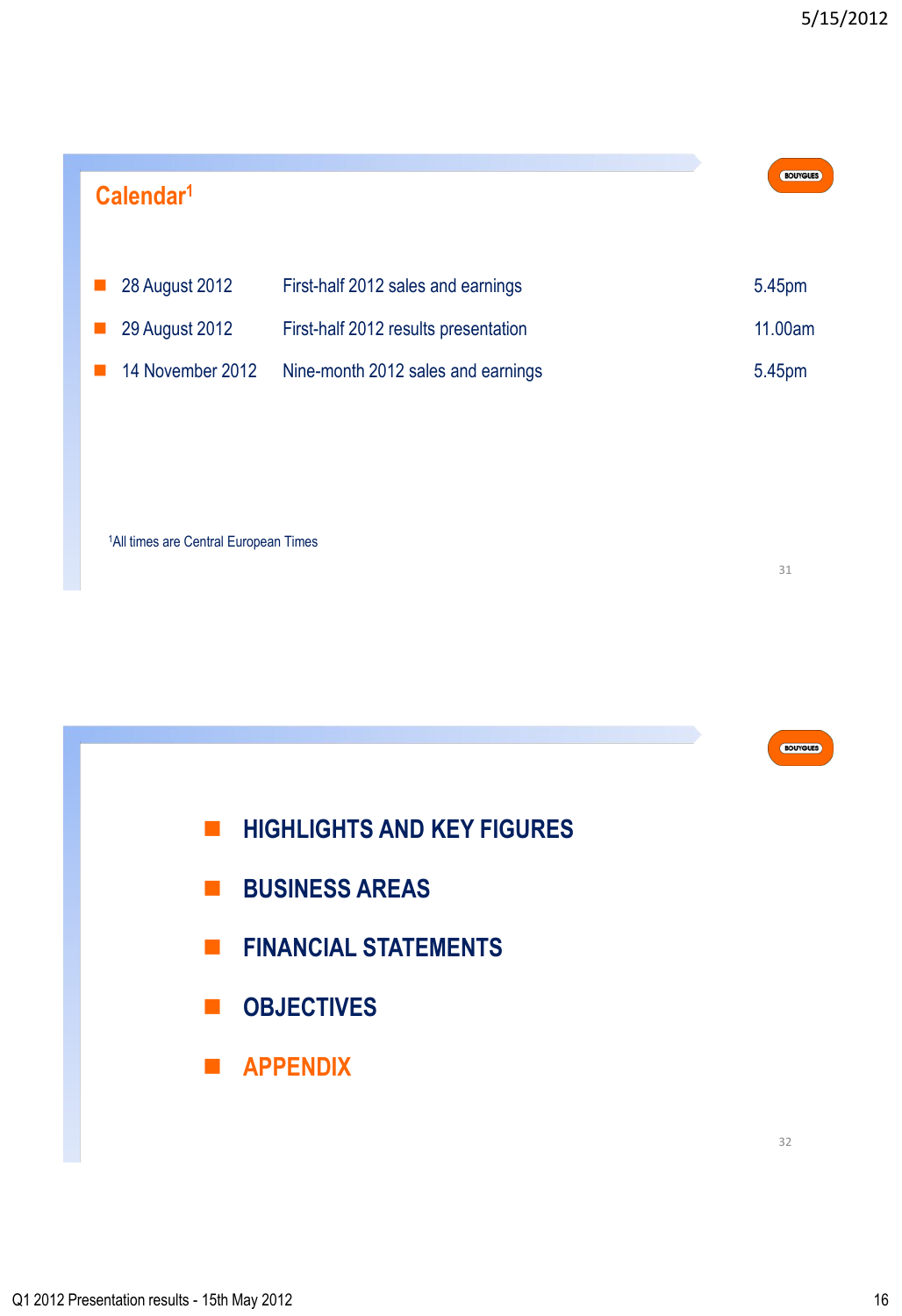

# **BOUYGUES TELECOM: key indicators**

|                                                      | <b>Contracts</b> |         | Prepaid |         | <b>Total customer base</b>                                             |         |
|------------------------------------------------------|------------------|---------|---------|---------|------------------------------------------------------------------------|---------|
|                                                      | Q4 2011          | Q1 2012 | Q4 2011 | Q1 2012 | Q4 2011                                                                | Q1 2012 |
| <b>Customers</b>                                     |                  |         |         |         |                                                                        |         |
| SIM cards ('000)                                     | 9.110            | 8.900   | 2.194   | 2.025   | 11.304                                                                 | 10.925  |
| SIM cards (% mix)                                    | 80.6%            | 81.5%   | 19.4%   | 18.5%   |                                                                        |         |
| No. of fixed broadband customers ('000) <sup>1</sup> |                  |         |         |         | 1.241                                                                  | 1.329   |
| Unit data - mobile customers                         |                  |         |         |         |                                                                        |         |
| ARPU ( $\epsilon$ /year/customer) <sup>2</sup>       | 507              | 497     | 150     | 146     | 431                                                                    | 424     |
| Data usage (MB/month/customer) <sup>3</sup>          |                  |         |         |         | 117                                                                    | 133     |
| SMS usage (SMS/month/customer) <sup>4</sup>          | 337              | 355     | 139     | 144     | 295                                                                    | 311     |
| Voice usage (min/month/customer) <sup>4</sup>        | 339              | 339     | 90      | 95      | 285                                                                    | 288     |
| Unit data - fixed broadband customers                |                  |         |         |         |                                                                        |         |
| ARPU ( $\epsilon$ /year/customer) <sup>2</sup>       |                  |         |         |         | 380                                                                    | 382     |
|                                                      |                  |         |         |         | <sup>1</sup> The number of fixed broadband customers includes xDSL and |         |

|         | Contracts | <b>Prepaid</b> |         | <b>Total customer base</b> |         |         |
|---------|-----------|----------------|---------|----------------------------|---------|---------|
| Q4 2011 | Q1 2012   | Q4 2011        | Q1 2012 |                            | Q4 2011 | Q1 2012 |
|         |           |                |         |                            |         |         |
| 9.110   | 8.900     | 2.194          | 2.025   |                            | 11,304  | 10.925  |
| 80.6%   | 81.5%     | 19.4%          | 18.5%   |                            |         |         |
|         |           |                |         |                            | 1.241   | 1,329   |
|         |           |                |         |                            |         |         |
| 507     | 497       | 150            | 146     |                            | 431     | 424     |
|         |           |                |         |                            | 117     | 133     |
| 337     | 355       | 139            | 144     |                            | 295     | 311     |
| 339     | 339       | 90             | 95      |                            | 285     | 288     |
|         |           |                |         |                            |         |         |
|         |           |                |         |                            | 380     | 382     |

<sup>1</sup>The number of fixed broadband customers includes xDSL and cable subscriptions and do not yet include Darty Telecom customers

<sup>2</sup>Rolling 12-month period, excluding machine-to-machine SIM cards for mobile ARPU, stripping out the ideo discount

<sup>3</sup>Rolling 12-month period, adjusted on a monthly basis, excluding machine-to-machine SIM cards

34 <sup>4</sup>Rolling 12-month period, adjusted on a monthly basis, excluding machine-to-machine SIM cards and excluding internet SIM cards

5Mobile and fixed subscriber acquisition and loyalty costs

| Marketing costs <sup>5</sup>           | Q1 2011   Q1 2012 |       |
|----------------------------------------|-------------------|-------|
| Marketing costs $(\epsilon m)$         | 214               | 191   |
| Marketing costs/sales from network (%) | 16.9%             | 15.6% |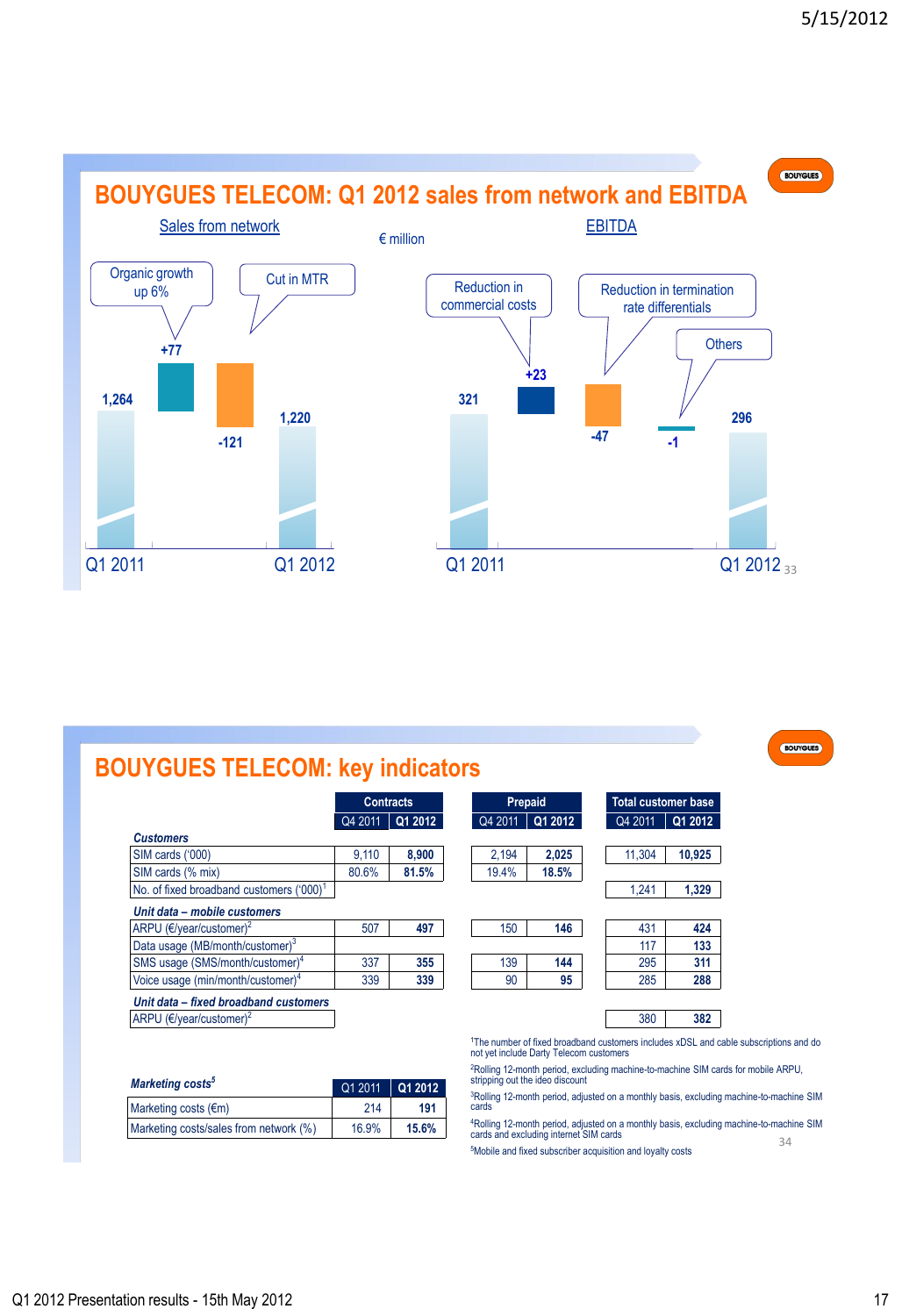

35

BOUYGUES

# **BOUYGUES TELECOM: mobile termination rates**

History of cuts ordered by Arcep

|                                                                    |      |                          | <b>Voice termination rates</b> |                                                                 |        | <b>SMS termination rates</b>         |                          |                          |
|--------------------------------------------------------------------|------|--------------------------|--------------------------------|-----------------------------------------------------------------|--------|--------------------------------------|--------------------------|--------------------------|
| $\epsilon$ cents/minute for voice<br>$\epsilon$ cents/unit for SMS | 2010 | 2011                     | 2012                           | At 1 July   At 1 July   At 1 Jan   At 1 July   At 1 Jan<br>2012 | 2013   | At 1 Feb At 1 July At 1 July<br>2010 | 2011                     | 2012                     |
| Rates to Bouyques Telecom                                          | 3.40 | 2.00                     | 1.50                           | 1.00                                                            | 0.80   | 2.17                                 | 1.50                     | 1.00                     |
| % change                                                           | -43% | $-41%$                   | $-25%$                         | $-33%$                                                          | $-20%$ | $-38%$                               | $-31%$                   | $-33%$                   |
| Rates to Orange and SFR                                            | 3.00 | 2.00                     | 1.50                           | 1.00                                                            | 0.80   | 2.00                                 | 1.50                     | 1.00                     |
| Differential                                                       | 0.40 | $\overline{\phantom{0}}$ | -                              | $\overline{\phantom{a}}$                                        | -      | 0.17                                 | $\overline{\phantom{0}}$ | $\overline{\phantom{0}}$ |